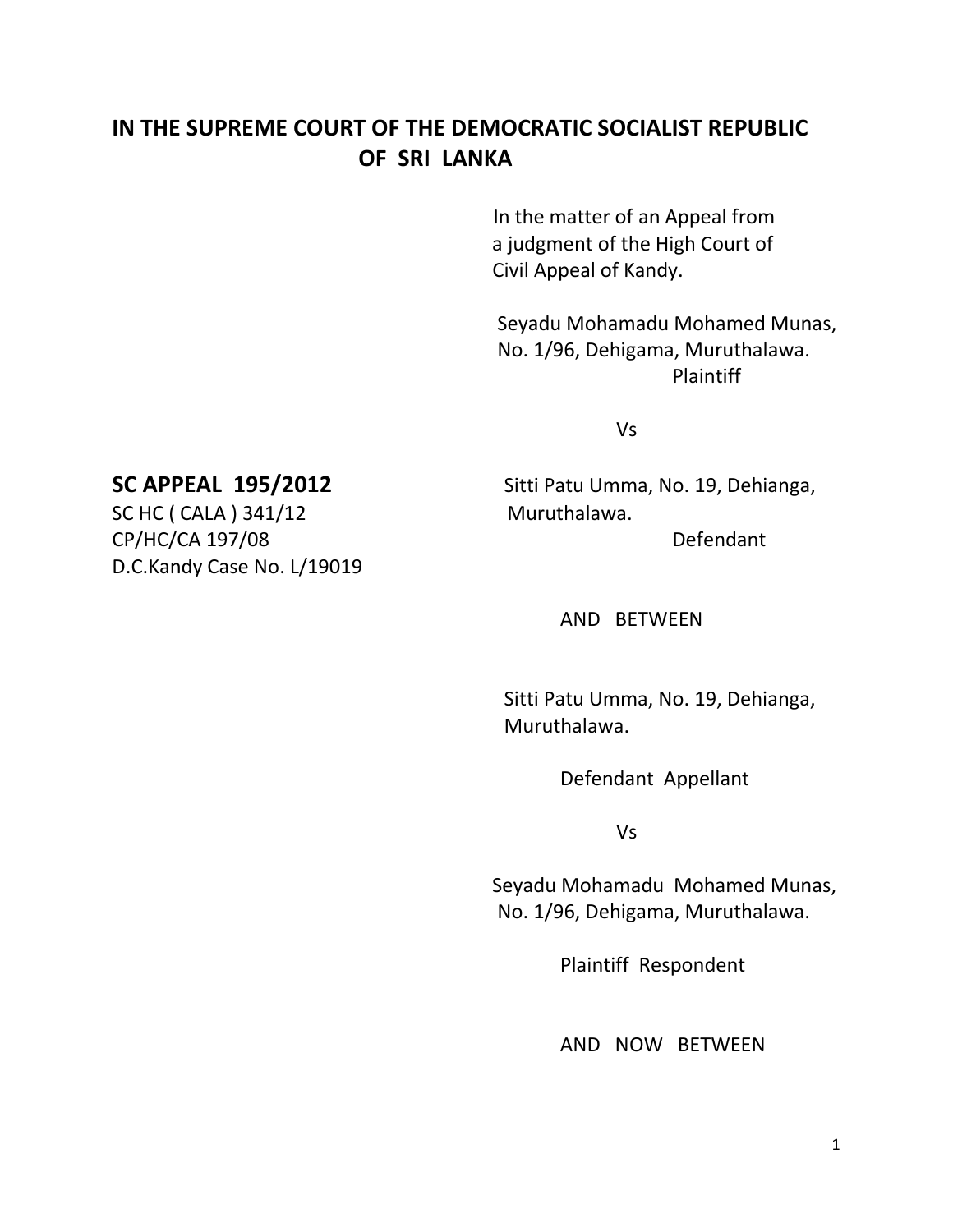Seyadu Mohamadu Mohamed Munas, No. 1/96, Dehigama, Muruthalawa. (Now deceased) Mohamed Muhuseen Inul Zulfika, No. 1/96, Dehianga, Muruthalawa.

Substituted Plaintiff Respondent Appellant

Vs

Sitti Patu Umma, No. 19, Dehianga, Muruthalawa.

Defendant Appellant Respondent

# **BEFORE : PRIYASATH DEP PCJ. S. EVA WANASUNDERA PCJ. & PRASANNA JAYAWARDENA PCJ.**

COUNSEL : S.K.K. Sangakkara with W.D. Weeraratne and Ms. Aloka de Silva for the Substituted Plaintiff Respondent Appellant. Hemasiri Withanachchi for Defendant Appellant Respondent.

| ARGUED ON         | : 01.02.2017. |
|-------------------|---------------|
| <b>DECIDED ON</b> | : 06.04.2017. |

### **S. EVA WANASUNDERA PCJ.**

In this matter leave to appeal was granted on two questions of law raised by the Appellant and another question of law was raised by the Respondent at the same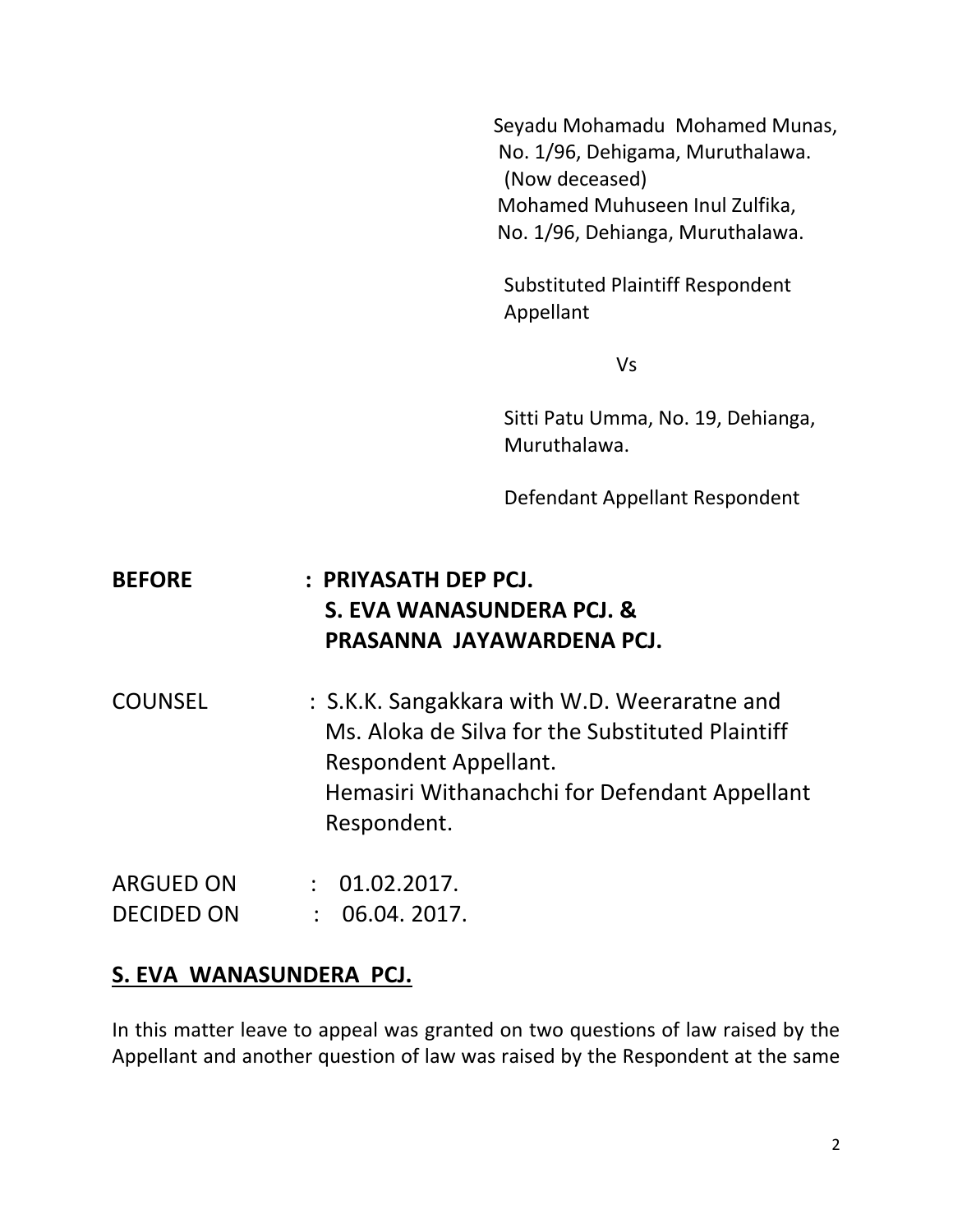time, all of which have to be considered and answered by this Court. The said questions are as follows:-

- 1. Did the High Court of Civil Appeal fail to consider the implication of Section 83 and 98 of the Trust Ordinance in arriving at its decision?
- 2. Did the High Court of Civil Appeal err by failing to consider the injustice caused to the Appellant if the Respondent gets the property without payment of any consideration?
- 3. Can the Petitioner have a declaration of title when the property is subject to a constructive trust?

The background facts of this case are pertinent to throw some light before treading on the matters which have to be decided. Sitti Patu Umma was a female who was running the boutique which covered about 2.7 Perches, bearing assessment number 7 in the town of Muruthalawa on a land of 2.8 Perches. Muruthalawa is about 8 kilometers away from Kandy. She had bought the said property from the Plaintiff, Munas in 1991. Since then she had been running the boutique and is in possession up to date. In April, 1997, Sitti Patu Umma had borrowed Rs. 60,000/- from Lilian Ranaweera on the promise that she will pay back the loan within one year and had **transferred her property to Lilian as security for the loan**. She had paid interest monthly on the loan as agreed for about 1 ½ years but failed to pay the loan. Lilian had sent a letter through her lawyer Karalliyedde to Sitti Patu Umma **demanding from the said loan of Rs. 60000/**- and further said that if it is not paid back to Lilian, *action will be filed to recover the said loan*. At that time Sitti Patu Umma had gone to Lilian and begged her to allow her two more years to pay in full the money borrowed from her and **it was so agreed between Lilian and Sitti Patu Umma.**

Later on, Lilian had executed a transfer deed to the Plaintiff, Munas for Rs. 150000/-. **Sitti Patu Umma did not know about it**. She was still running the boutique and carried on her business. Munas had then filed action in the District Court praying for a declaration of title to the said property and for ejection of Sitti Patu Umma from the said boutique. The District Judge held in favour of Munas. Then Sitti Patu Umma appealed to the Civil Appellate High Court and the High Court held in her favour. Now Munas is before this Court in appeal from the judgment of the Civil Appellate High Court.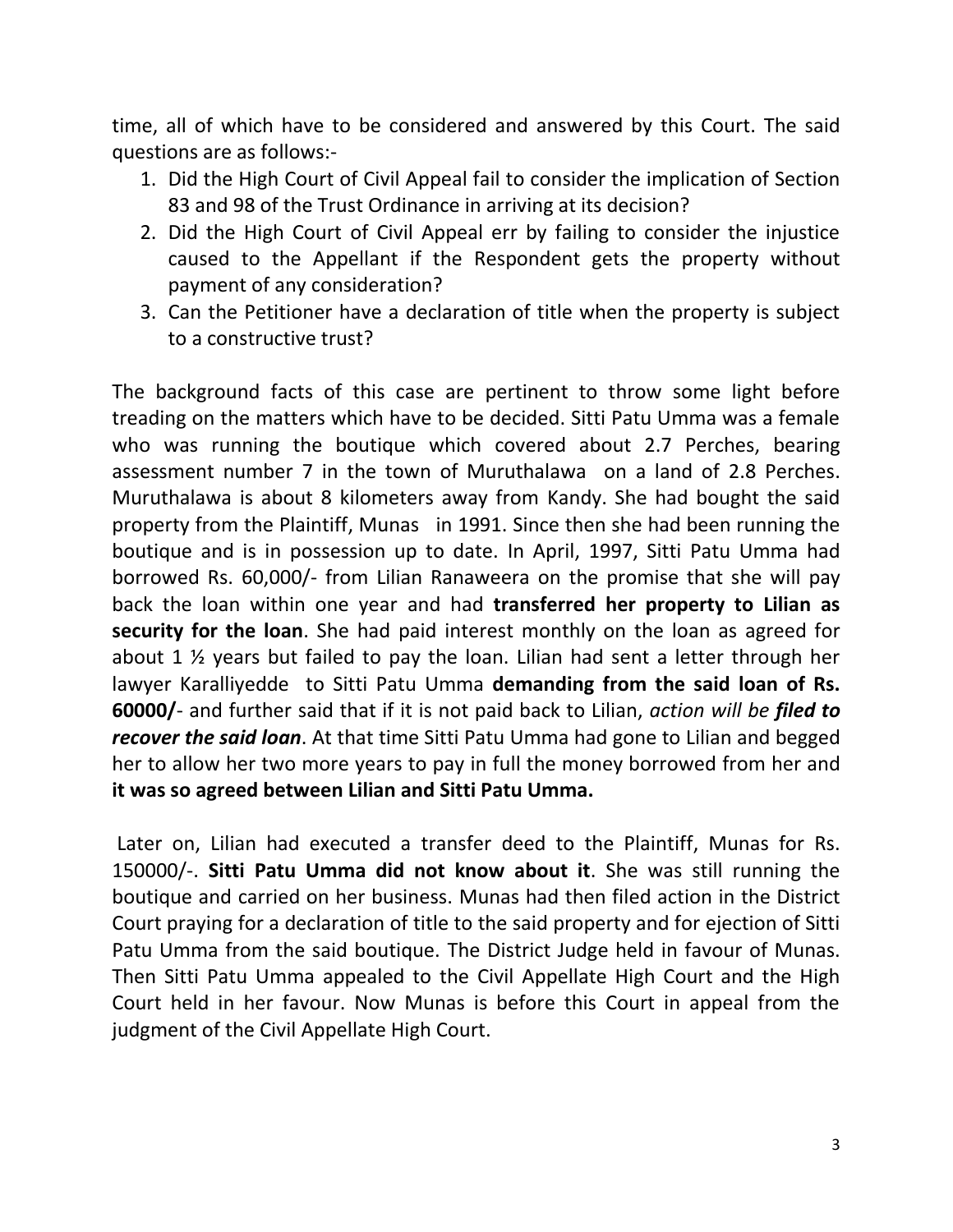This Court has to consider both Sections 83 and 98 of the Trusts Ordinance. They come under the title, "Constructive Trusts" in Chapter IX of the Trusts Ordinance.

Src. 83 of the Trusts Ordinance reads as follows:

Where the owner of property transfers or bequeaths it, and it cannot reasonably be inferred consistently with the **attendant circumstances** that he intended to dispose of the **beneficial interest therein**, the **transferee** or legatee must hold such property **for the benefit of the owner** or his legal representative.

Sec. 98 reads as follows:

Nothing contained in this Chapter shall impair the rights of **transferees in good faith for valuable consideration**, or create an obligation in evasion of any law for the time being in force.

In this matter, the Plaintiff Respondent Appellant (hereinafter referred to as the Plaintiff) had filed action in the District Court of Kandy praying for a declaration of title to the property in question and for eviction of the Defendant Appellant Respondent ( hereinafter referred to as the Defendant) from the said property. The Plaintiff based his title on Deed No. 1483 dated 22.09.1998 by which he had bought the property for Rs.150000/- from Lilian Ranaweera. The said Lilian Ranaweera had claimed title on the transfer **Deed No. 22090 dated 07.04.1997** which she claims to have received from the previous owner Sitti Patu Umma who is the Defendant in this case. The consideration thereof is mentioned as Rs. 60000/-.

The Defendant in her answer stated that the said Deed No. 22090 is **not in fact a deed of transfer but was security given for a loan of Rs. 60000/- obtained by the Defendant from Lilian Ranaweera.** The Defendant had prayed that Lilian Ranaweera be made a party to the action and be summoned to Court but the District Judge had not allowed that application.

The case proceeded to trial on three admissions and 17 issues. The Plaintiff gave evidence and marked documents P1 to P4. The Defendant gave evidence and Attorney at Law who sent the letter of demand to the Defendant as instructed by Lilian Ranaweera also gave evidence on behalf of the Defendant.The Defendant closed her defense case marking documents D1 to D3. The Defendant had been in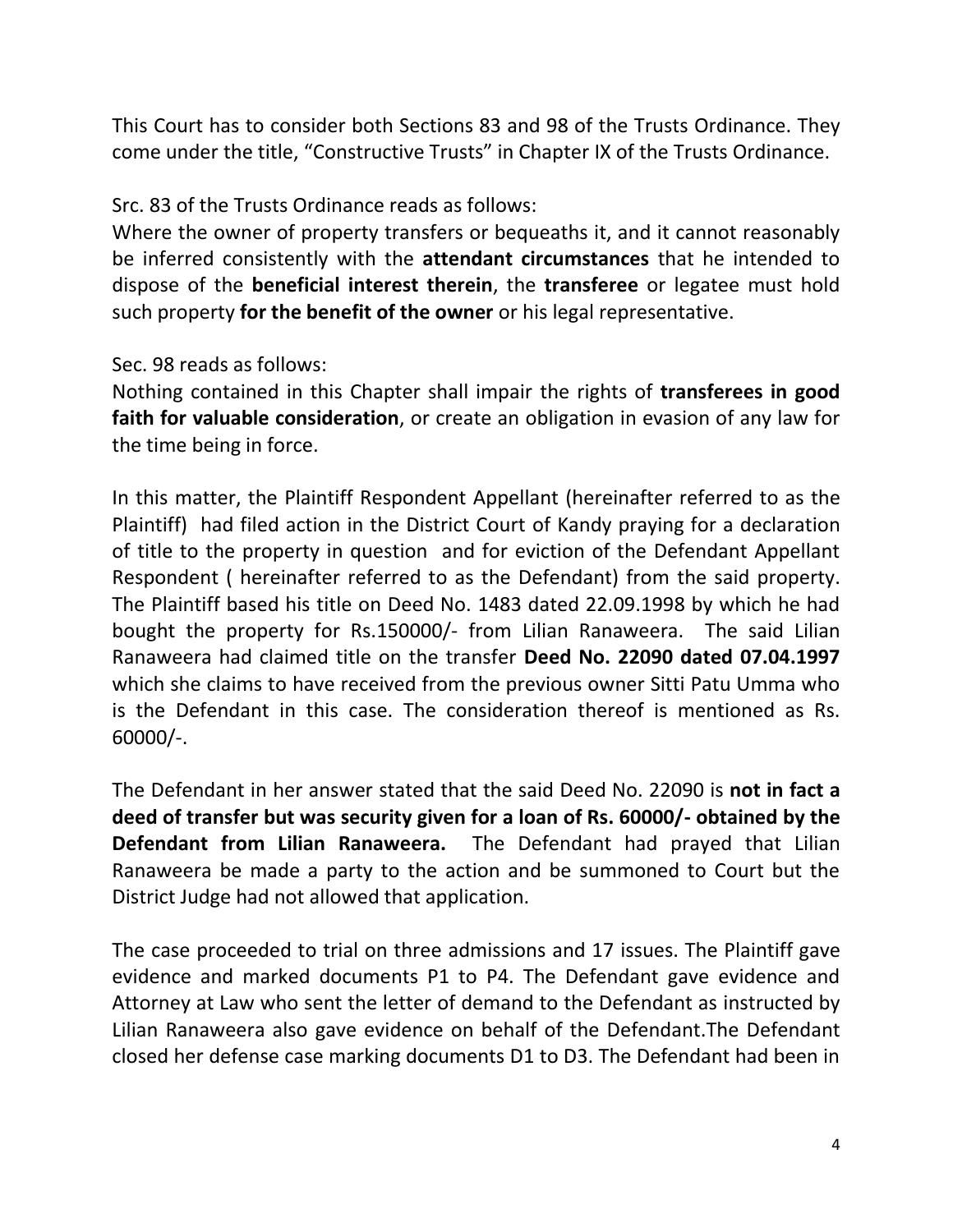possession even prior to herself buying the property in 1991 and at the time of the trial as well, according to the evidence of the Defendant and the Plaintiff.

The Notary Public who attested the said Deed was Attorney at Law L.B. Karalliyadde. On 29.05.1998, Romesh Karalliyadde , Attorney at Law had written a letter to the Defendant, Sitti Patu Umma on behalf of his client Lilian Ranaweera demanding the return of the sum **of money which was borrowed by the Defendant Sitti Patu Umma on 07.04.1997 , ' upon the Deed No. 22090 attested by L.B.Karalliyadde Notary Public** ' **in order to discharge the deed**. Romesh Karallyadde was the son of L.B. Karallyadde who had attested the Deed No. 22090. Attorney at Law Romesh Karallyadde had given evidence on behalf of the Defendant.

On 15.02.1991, George Kulasekera had sold this property to the Plaintiff, S.M.M.Munas for Rs.50,000/- by Deed No. 13315. Munas had transferred the said property to Sitti Patu Umma, the Defendant by Deed No. 14093. Sitti Patu Umma had executed the Deed of Transfer No. 22090 to the transferee Lilian Ranaweera. Lilian Ranaweera had transferred the **same back to Munas**, the Plaintiff by Deed No. 1483. Lilian Ranaweera was not a party to this action. She was not a witness for the Plaintiff either.

The Plaintiff Appellant argued that he was the rightful owner of the property as he had paper title. He admitted that he never got possession of the boutique even though Lilian Ranaweera promised to get the same from the Defendant and hand over possession later. Lilian Ranaweera did not give evidence.

The Defendant Respondent gave evidence and stated that she executed the deed **in the firm belief that when the loan was paid up, Lilian Ranaweera would re transfer the property to her.** Even though interest was paid for about one and a half years she could not pay up the loan amount of Rs. 60000/-. She stated in evidence further that on such deeds executed as transfers for loans taken by others, Lilian instructs the Notary Public **to place only the loan amount as the consideration** for the transfer even though the **actual value** of the property **is much more** than the amount written in the deed. She had asked for more time to pay and Lilian had verbally agreed. Thereafter without giving any notice to the Defendant, the property had been transferred to the Plaintiff by Lilian Ranaweera for Rs.150000/- . Further in evidence she stated that in 1998 the property was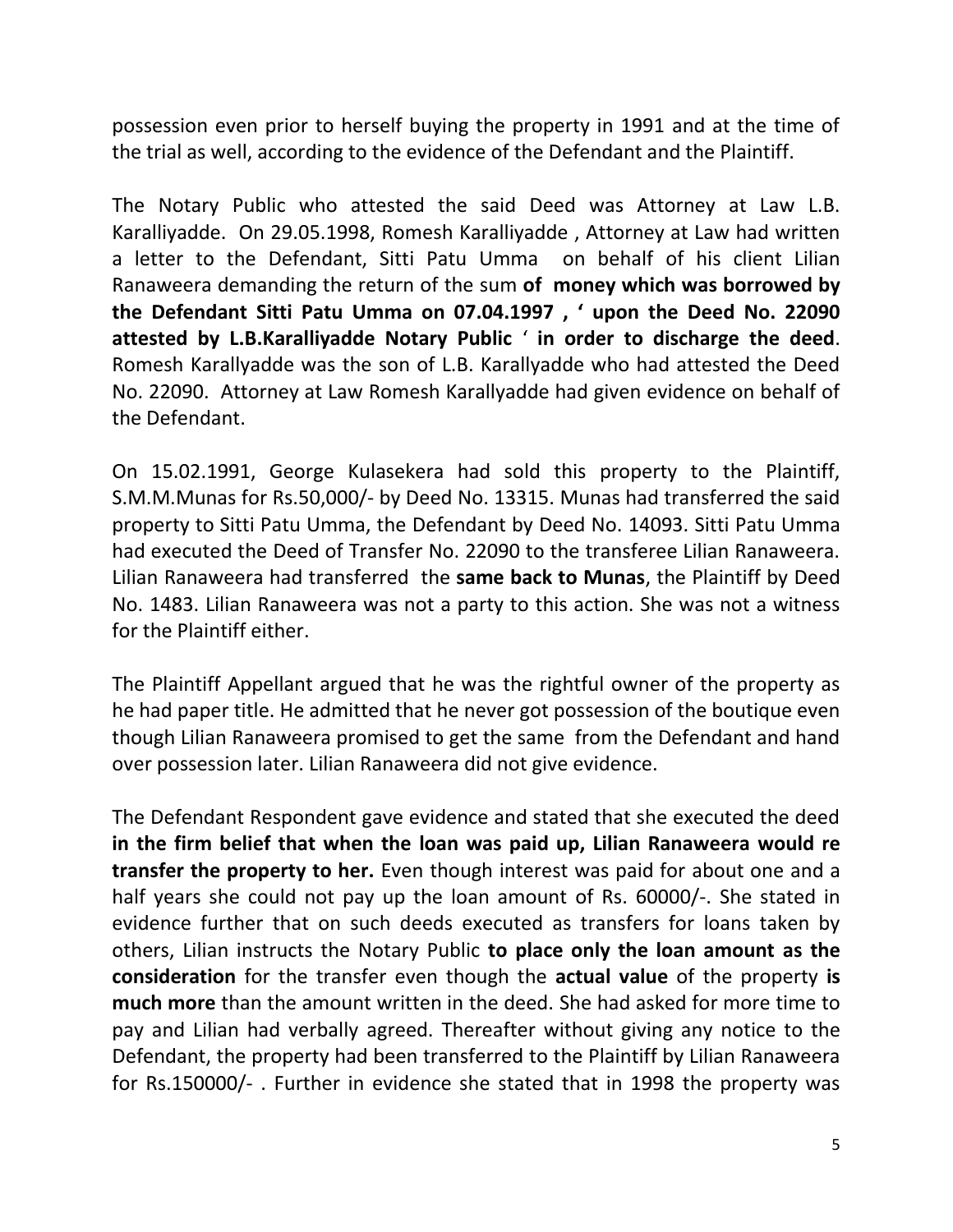worth about Rs.10 lakhs and at the time she gave evidence in 2006, it was worth about Rs. 20 lakhs. She did not know that Lilian had transferred it to the Plaintiff. Lilian had been well known in that area, for giving loans on interest, keeping deeds of transfer as security for loans. The Attorney at Law who gave evidence for the Defense stated that he sent the letter of demand to the Defendant **on instructions from his client Lilian who specifically stated that it was a loan.**

The pivotal question is whether the transaction reflected in the Deed No. 22090 has given rise to a constructive trust in terms of Sec. 83 of the Trusts Ordinance due to the reason that the grantor in the said deed did not intend to pass her beneficial interest in the property to the grantee, Lilian. If the said transaction is on constructive trust, is the Transfer Deed No. 1483 which was executed by Lilian to the Plaintiff null and void?

In the Case *of Perera Vs Fernando and Others, 2011 BLR 263* , it was held that "When the owner of a property transfers it without intention to dispose of the beneficial interest therein, then a constructive trust is created and the transferee must hold such property in trust for the benefit of the transferor in line with the principle laid down in Sec. 83 of the Trusts Ordinance." In the present case in hand it is obvious from the evidence before court that the Defendant, Sitti Patu Umma never intended to dispose of the beneficial interest of the property to Lilian Ranaweera when Deed 22090 was signed by her.

In the case *of Dayawathie Vs Gunasekera and Another , 1991, 1 SLR 115*, it was held that if the relevant attendant circumstances were sufficient to demonstrate that the transferor hardly intended to dispose of his beneficial interest , then it would be logical to elucidate that the beneficial interest of the property was not parted with by the transferor. In the case in hand the attendant circumstances clearly show that the Defendant did not intend to dispose of her beneficial interest of the property to Lilian Ranaweera. It is Lilian's lawyer who had written to the Defendant that the loan has to be repaid to Lilian if the Defendant wanted the deed discharged.

In the case of *Thisa Nona and Three Others Vs Premadasa, 1997 1 SLR 167*, Justice Wigneswaran had considered along with other reasons that the reason of continuation of possession of the premises in suit, just the way the transferor had done prior to execution of the transfer deed, contribute to show that the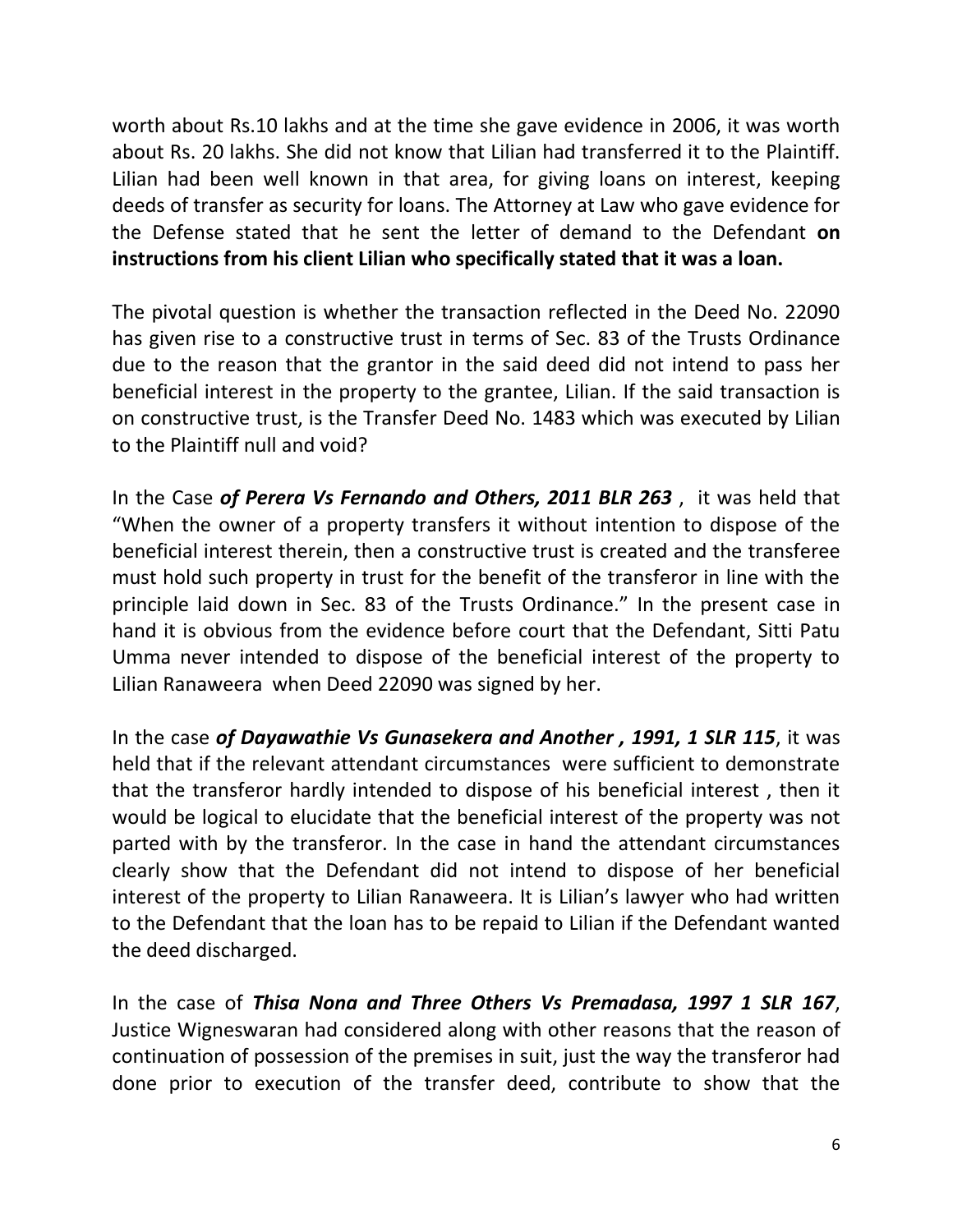transaction was a loan transaction and not an outright transfer. He further said that when the attendant circumstances show that the transferor did not intend to dispose the beneficial interest of the property to the transferee, then the law declares that the transferee would hold such property for the benefit of the transferor.

In the case of *Piyasena Vs Don Vansue 1977, 2 SLR 311*, it was held by the Court of Appeal that a trust is inferred from attendant circumstances. The trust is an obligation imposed by law on those who try to camouflage the actual nature of a transaction. When the attendant circumstances point to a loan transaction and not a genuine sale transaction the provisions of Sec. 83 of the Trusts Ordinance apply.

In an older case of *Muttamma Vs Thiagaraja 1961, 62 NLR 559* Basnayake CJ held referring to Sec. 83 of the Trusts Ordinance that " The Section is designed to prevent transfers of property which on the face of the instrument appear to be genuine transfers, but where an intention to dispose of the beneficial interest cannot reasonably be inferred consistently with the attendant circumstances. Neither the declaration of the transferor at the time of execution of the instrument nor his secret intentions are attendant circumstances. Attendant circumstances are to my mind, circumstances which precede or follow the transfer but not too far removed in point of time to be regarded as attendant which expression in this context may be understood as 'accompanying' or 'connected with'. Whether a circumstance is attendant or not would depend on the facts of each case."

In the present case, the intention of the Defendant when she executed Deed 22090 was never to transfer the title to the transferee Lilian Ranaweera and never to transfer the beneficial interest of the property to Lilian Ranaweera. The only intention was to get a loan on interest on the promise that when the loan was paid in full with interest having been paid monthly, the property would be transferred back to the Defendant. The Deed 22090 was the security for the loan. The lawyer's letter of demand to pay the loan and the lawyer's evidence before court regarding instructions of Lilian Ranaweera to send the letter of demand to the Defendant add to the attendant circumstances pointing the finger to the fact that the said Lilian Ranaweera held the property in trust for the Defendant.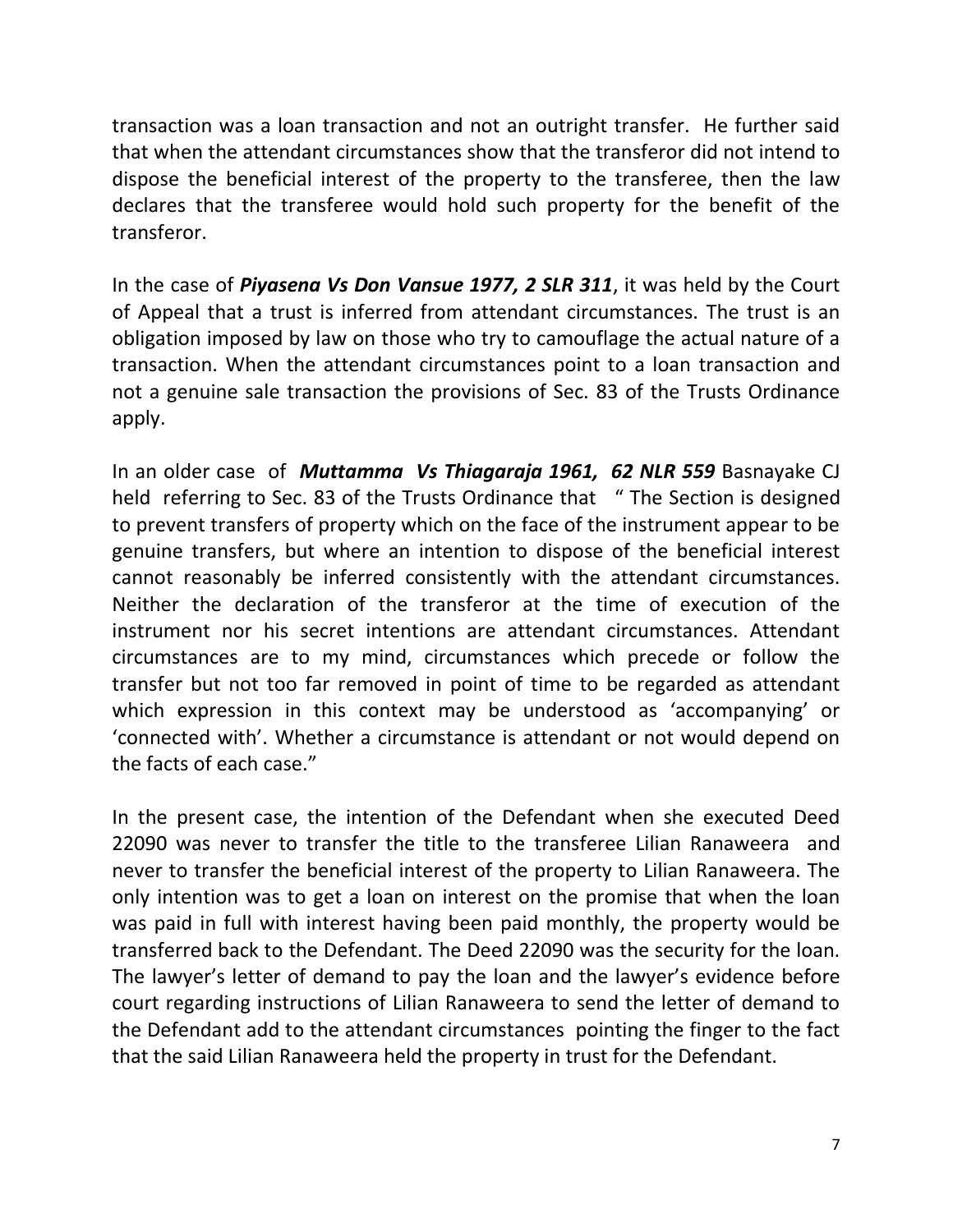The Plaintiff had failed to prove that he was a bona fide purchaser for valuable consideration. The evidence indicates that the property was much more valuable than the consideration paid by the Plaintiff to Lilian Ranaweera which was only Rs. 150000/- when he got paper title from Lilian Ranaweera. In fact, the Plaintiff had sold the property to the Defendant in 1991, the Defendant had obtained a loan from Lilian Ranaweera and executed a transfer deed to Lilian Ranaweera in 1997 for Rs.60,000/- mentioned as consideration and thereafter Lilian Ranaweera had transferred it back to the Plaintiff mentioning in the deed as consideration only Rs. 150000/-. Somehow by the year 1998, the Plaintiff had managed to get back paper title to the property sold by him in 1991. The Plaintiff had valued the land and the boutique for the law suit as Rs.500,000/- in the year 1999. If in fact the Plaintiff bought the property for good consideration, he should have sent a demand for the Defendant to hand over possession to the Plaintiff but he had never demanded so. The Plaintiff does not seem to be a bona fide purchaser for value since there is a disparity on the purchase price and the market price of land at that time. On the other hand the Plaintiff had not placed any evidence before court to prove that he was a bona fide purchaser. He had failed to bring the transferor in title from whom he bought the property, namely Lilian Ranaweera. It is seen that the Plaintiff had got together with Lilian Ranaweera and got the property of the Defendant transferred behind her back and then filed action to evict her from the property.

According to the evidence before Court, it can be understood that Lilian Ranaweera had held the said property in trust for the Defendant. Even though Deed No. 22090 was a transfer, the attendant circumstances point to the direction that the beneficial interest was not passed on to Lilian Ranaweera. Therefore I hold that Lilian Ranaweera had held the property in trust for the transferee Sitti Patu Umma the Defendant in this case.

At the time Lilian Ranaweera executed the Deed of Transfer No. 1483, passing the property to the Plaintiff, she was holding the property in trust for the Defendant. Therefore the Deed No. 1483 is not a valid transfer. The Plaintiff does not get any right of ownership from Lilian Ranaweera. The Defendant still remains as the owner of the property. The Deed No. 1483 is null and void.